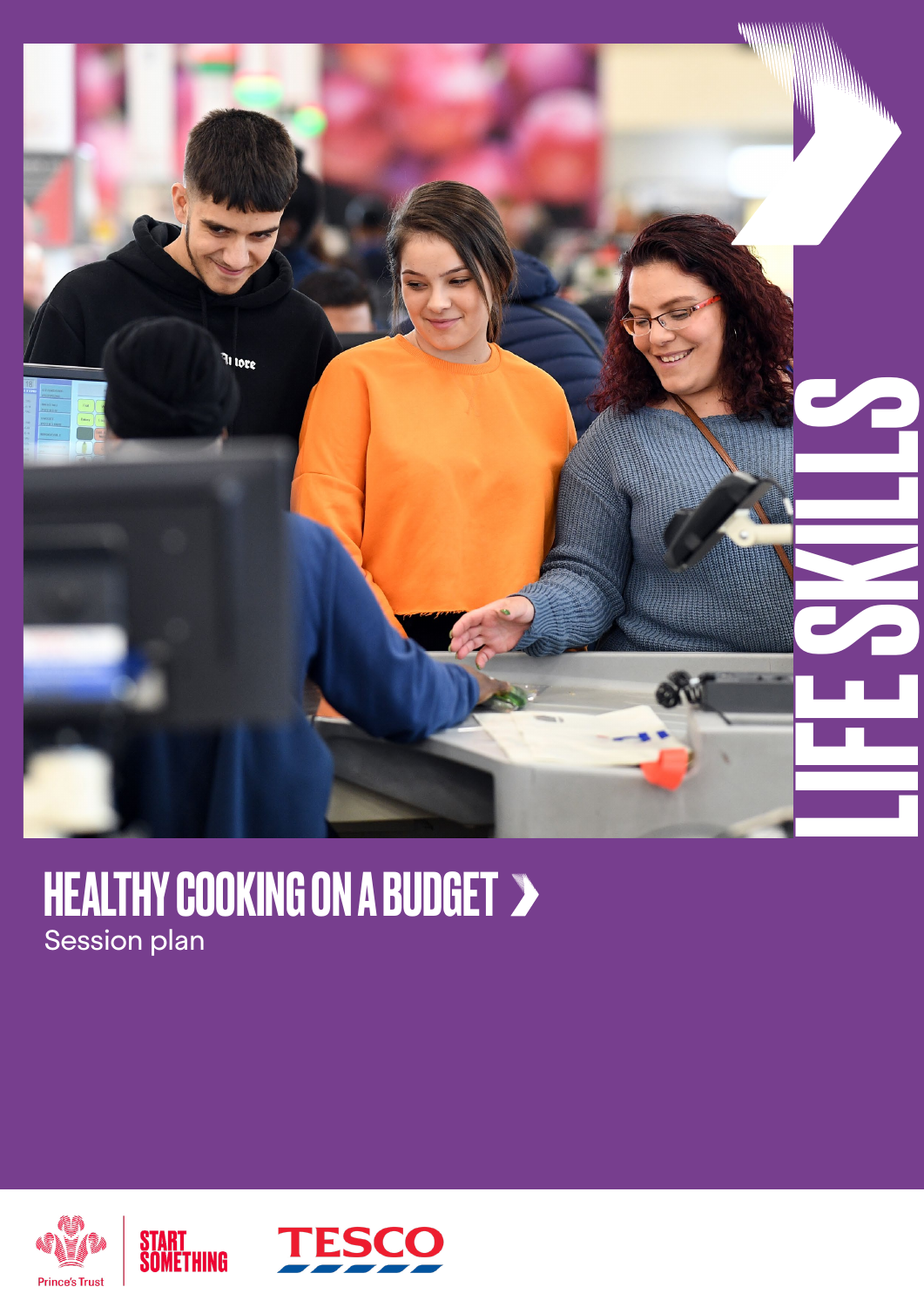# AT A GLANCE >

This session will help young people to understand how they can have a healthy diet on a budget. Learners will find out what it takes to budget a food shop and plan their own thrifty, healthy meal. Young people will also get the opportunity to be creative and present their own Food Love Story. This content has been made in partnership with Tesco.

Please note: using these materials may help to evidence learners' achievements for the qualification; however, it is a centre's responsibility to ensure all evidence produced meets the required learning outcomes and assessment criteria.



#### MATERIALS

- $\checkmark$  Food love stories PowerPoint presentation
- $\vee$  Whiteboard/flipchart
- $\checkmark$  Internet access
- $\checkmark$  Food love story templates PowerPoint presentation
- Food love story instructions PowerPoint presentation



### QUALIFICATION OPPORTUNITIES

 $\vee$  Wellbeing - Healthy Eating - LO: Plan and make a healthy meal

## LEARNING OUTCOMES

- $\checkmark$  Know how to shop for healthy and balanced food on a limited budget
- Understand how to buy food on a budget
- $\vee$  Work in a group to create a healthy recipe within a budget

## **ACTIVITIES >**

| ACTIVITY                    | IME          | PAGE      |
|-----------------------------|--------------|-----------|
| <b>Icebreaker</b>           | 5-10 minutes | <u>03</u> |
| Planning a meal on a budget | 10 minutes   | 04        |
| Tesco food love stories     | 10 minutes   | 06        |
| Your food love story        | Dependent    | 07        |
| Wrap up                     | 5 minutes    | 09        |



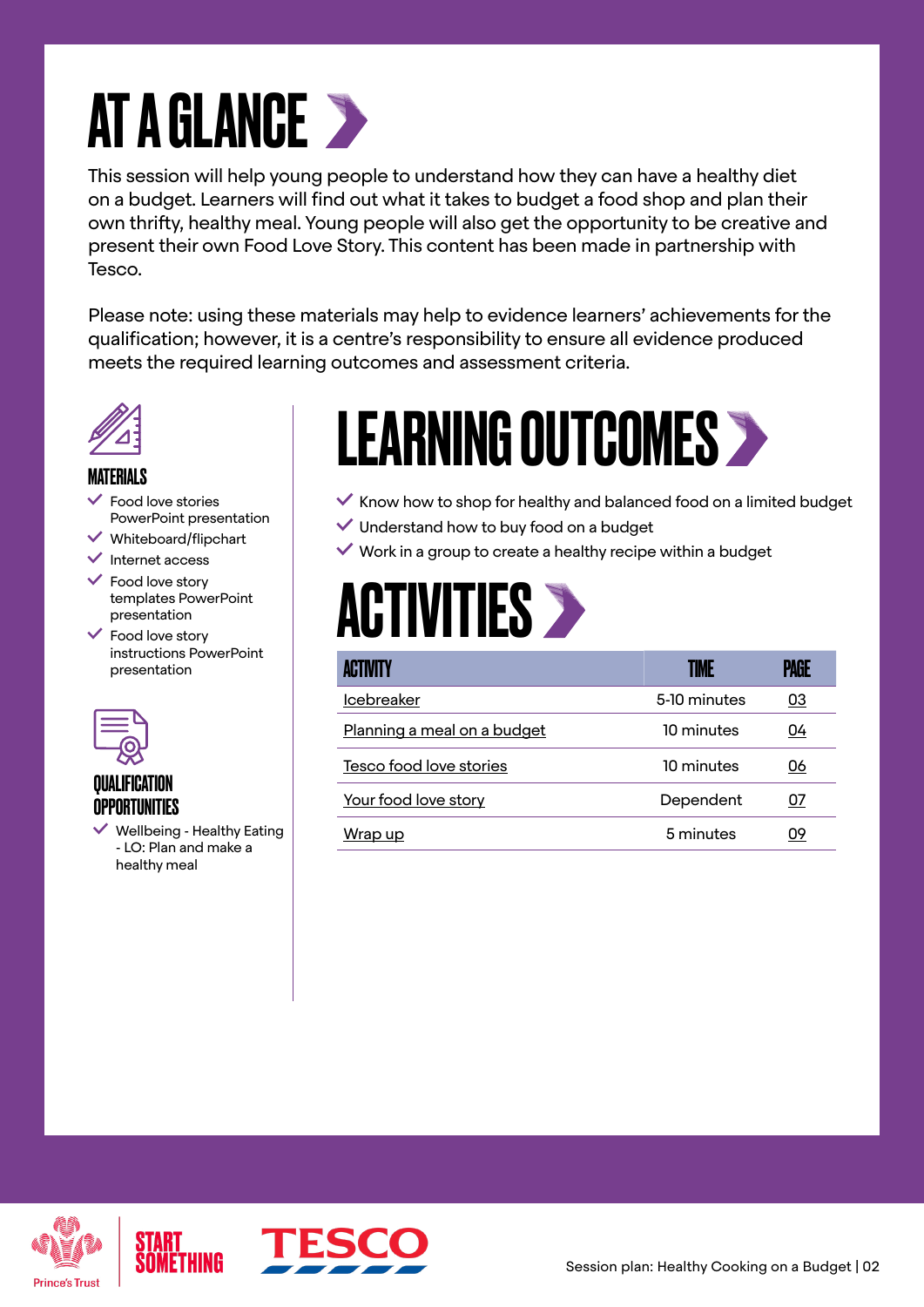### <span id="page-2-0"></span>ICEBREAKER



TIME REQUIRED 5-10 minutes



MATERIALS  $\checkmark$  Whiteboard/flipchart

# **ACTIVITY STEPS >**

- 1. Ask the group to guess how much the average family of 4 spends on food shopping per week. The answer is £97!
- 2. Explain to the group that in this session they're going to explore what factors need to be considered when planning and cooking meals.
- 3. Ask the group to imagine that they are preparing a meal for a group of their friends. Encourage them to discuss and share what questions they will need to consider when planning the meal. List the responses on a whiteboard/flipchart.

Suggested answers:

- Is it healthy/balanced?
- Have all the food groups/vitamins/minerals been included?
- What is the budget?
- How many are you cooking for?
- Are there any dietary requirements, e.g. gluten-free, vegan, vegetarian, nut allergies?
- Where can you find food that is value for money?
- Do you need to buy any specialist cooking equipment to prepare the chosen meal?
- Do you also need to prepare a starter and/or dessert?
- Is the meal for breakfast, lunch or dinner?



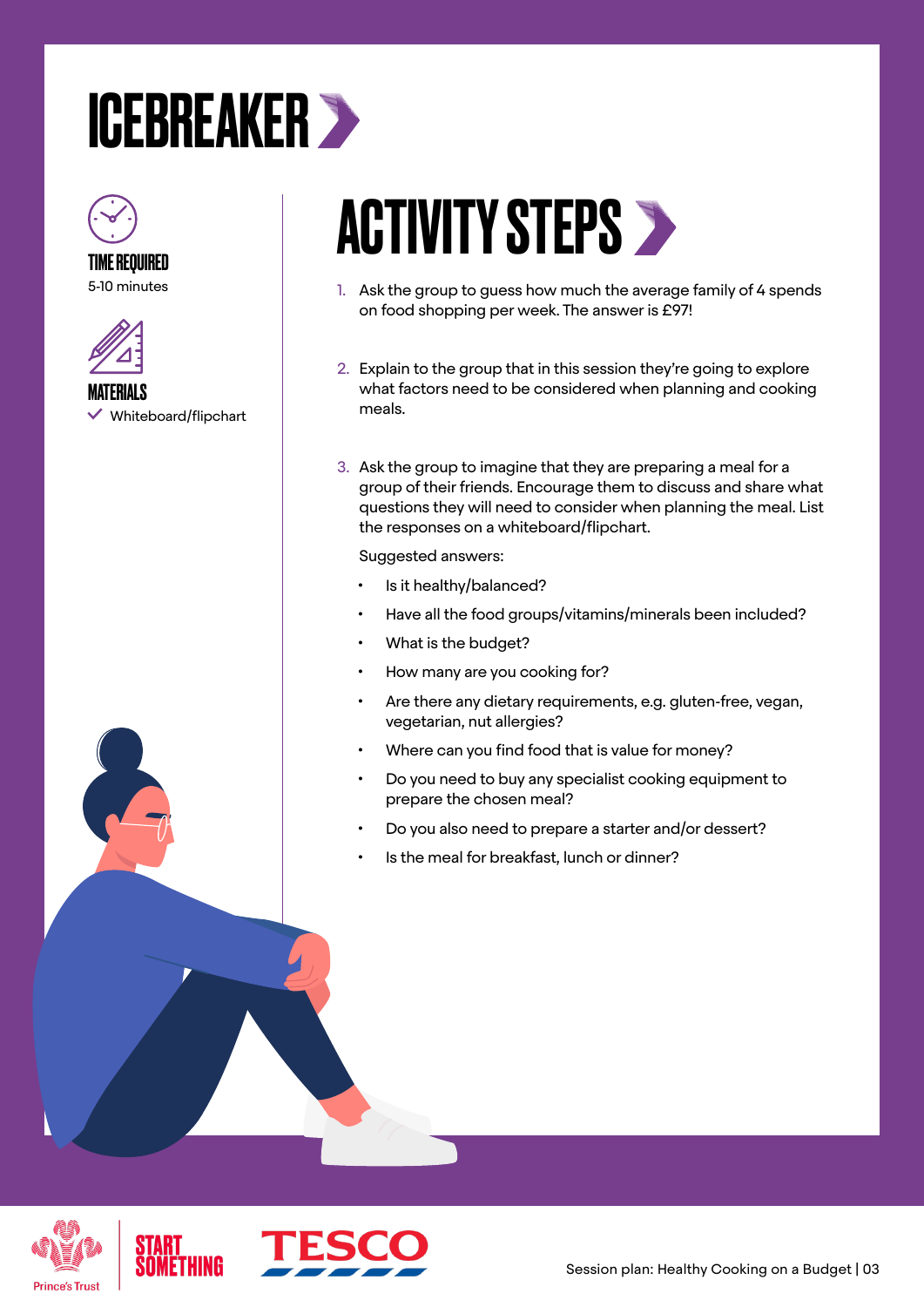# <span id="page-3-0"></span>PLANNING A MEAL ON A BUDGET



TIME REQUIRED





MATERIALS

- $\blacktriangleright$  Pens and paper
- $\vee$  Whiteboard/flipchart

## **ACTIVITY STEPS >**

- 1. Explain to the learners that they have already thought about what is needed when planning a meal generally, and now they will be focusing on planning a meal on a limited budget.
- 2. Tell the learners that people often think eating healthily is more expensive, but there are actually many ways to find healthy food that is affordable. Ask the learners if they know of any ways, and then share the following tips:
	- Explore the basic/value ranges at supermarkets
	- Shop around to find discounted products
	- Grow your own fruit or vegetables at home
	- Visit local markets, especially at the end of the day when they give food away very cheap
- 3. Now, instruct the learners, in pairs, to write a list/create a spider diagram of what they would do/the steps they would take if they were asked to create a healthy meal on a small/limited budget. You may want to start them off by discussing one or two of the suggested responses listed below.
- 4. Ask the learners to share their steps. You may want to record their answers on a whiteboard/flipchart, as they may be useful for the learners to refer to in later activities. Suggested responses:
	- Plan the meal that you want to cook. You could use websites such as:
		- [https://realfood.tesco.com/meal-planner.html](https://realfood.tesco.com/meal-planner.html )
		- <http://realfood.tesco.com/>
		- <https://www.nhs.uk/live-well/eat-well/healthy-food-swaps/>
		- [https://www.bhf.org.uk/informationsupport/support/](https://www.bhf.org.uk/informationsupport/support/healthy-living/healthy-eating/recipe-finder) [healthy-living/healthy-eating/recipe-finder](https://www.bhf.org.uk/informationsupport/support/healthy-living/healthy-eating/recipe-finder)
		- <https://www.diabetes.org.uk/guide-to-diabetes/recipes>



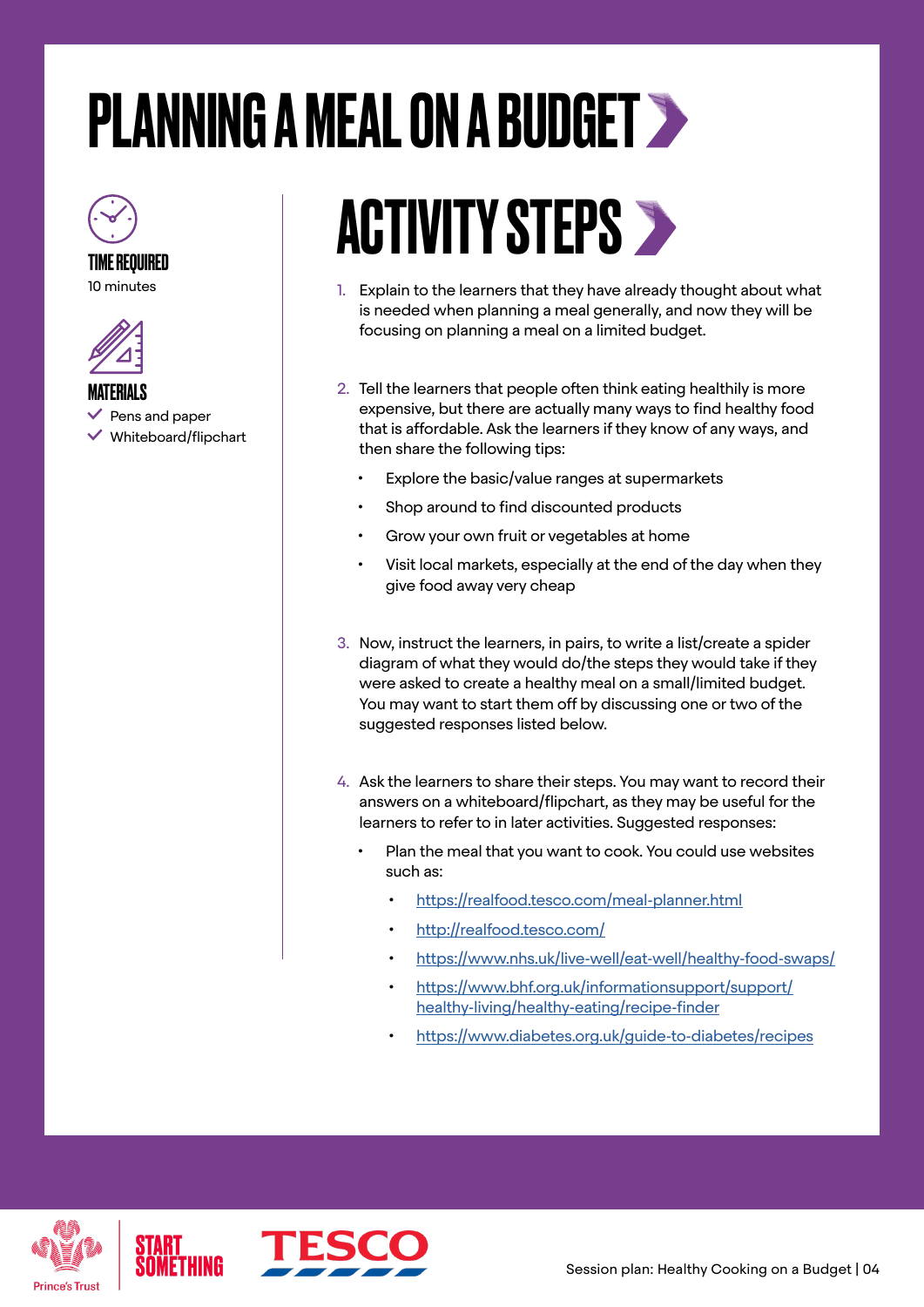- Research prices online before purchasing ingredients. Look at any of the supermarket sites and compare prices, e.g. [https://www.tesco.com/groceries/?icid=dchp\\_groceriesshopgroceries](https://www.tesco.com/groceries/?icid=dchp_groceriesshopgroceries) or [https://www.aldi.](ttps://www.aldi.co.uk/c/groceries) [co.uk/c/groceries](ttps://www.aldi.co.uk/c/groceries)
- Consider alternative ingredients for the recipe that you may already have at home, to save you buying unnecessarily, e.g. [https://realfood.tesco.com/curatedlist/budget-swaps-that-will-reduce-the-cost-of-any](https://realfood.tesco.com/curatedlist/budget-swaps-that-will-reduce-the-cost-of-any-meal.html )[meal.html](https://realfood.tesco.com/curatedlist/budget-swaps-that-will-reduce-the-cost-of-any-meal.html )
- Consider whether there is likely to be any food left over that you can reheat again, or you can re-invent in another recipe. This will save you money in the long run: [https://realfood.tesco.com/clever-ways-to-use-up](https://realfood.tesco.com/clever-ways-to-use-up-leftovers.html)[leftovers.html](https://realfood.tesco.com/clever-ways-to-use-up-leftovers.html)





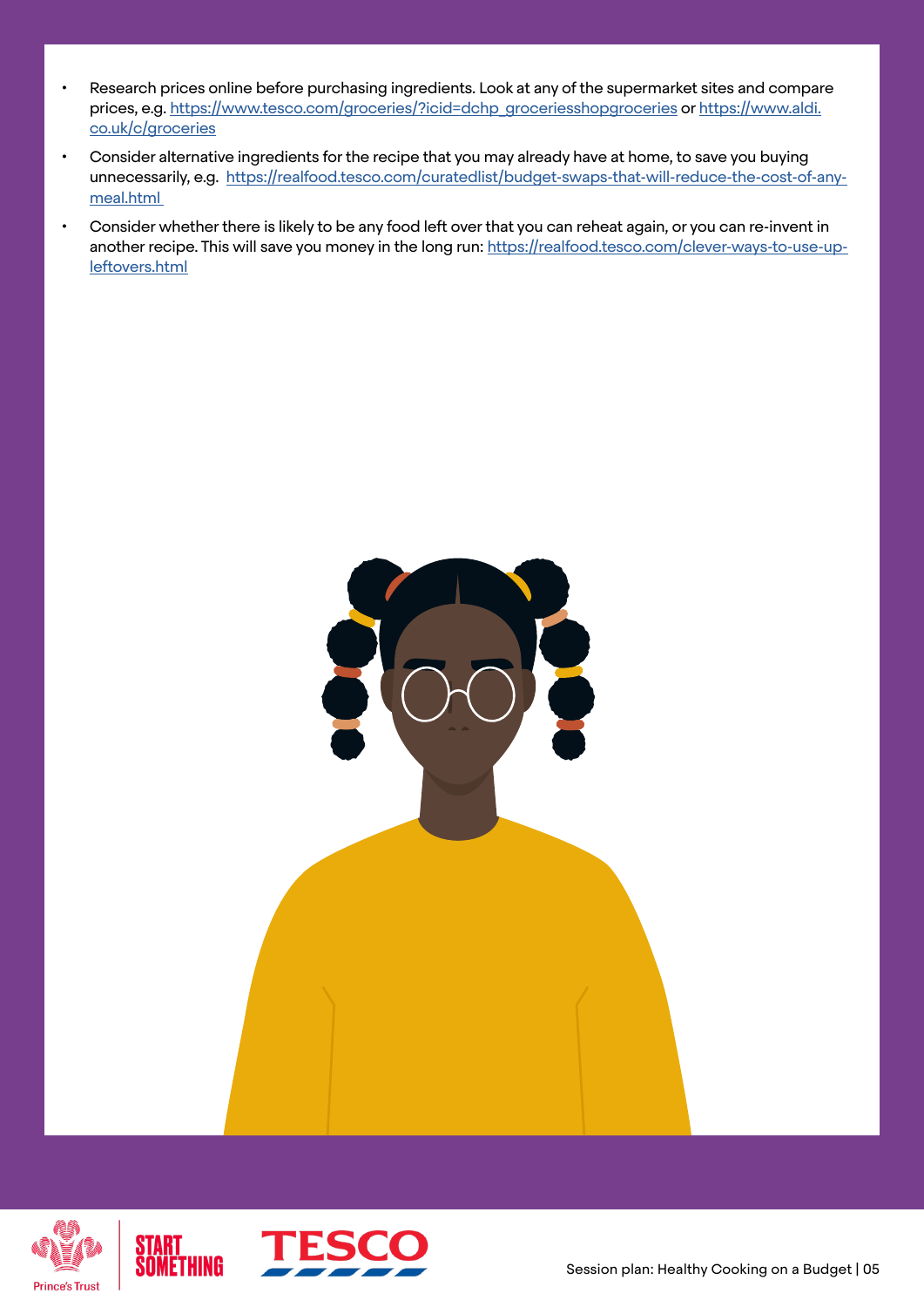# <span id="page-5-0"></span>TESCO FOOD LOVE STORIES



TIME REQUIRED 10 minutes



#### MATERIALS

- Food love stories PowerPoint presentation
- $\checkmark$  Internet access

# ACTIVITY STEPS >

- 1. Ask the group if anyone has heard of Tesco Food Love Stories (FLS)? To show them what FLS are, play one or both of the videos below. Slides 2-3 of the Food Love Stories supporting presentation also have the links.
	- Rita's Rowdy Enchiladas: [https://www.youtube.com/](https://www.youtube.com/watch?v=EhAgMkhf6_I) [watch?v=EhAgMkhf6\\_I](https://www.youtube.com/watch?v=EhAgMkhf6_I)

#### and/or

- Nana's Magic Soup: [https://www.youtube.com/](https://www.youtube.com/watch?v=p06QbJR6LG4) [watch?v=p06QbJR6LG4](https://www.youtube.com/watch?v=p06QbJR6LG4)
- 2. After playing the videos, encourage a group discussion. Ask the learners:
	- What did you like about the advert(s) and what didn't you like?
	- Did the adverts inspire you to want to cook that dish? Why?
	- Why do companies like Tesco make adverts?
- 3. To help address the third question above and to give more background to FLS before starting the next activity, you may want to explain the following:
	- Advertising helps organisations like Tesco influence what consumers buy. Businesses dedicate a yearly budget to marketing and advertising as adverts help increase money spent in store. It plays a huge part in influencing spending and buying habits.
	- With FLS, Tesco and an advertising agency, created a campaign asking the nation to dedicate a dish to their loved ones and share it on social media, alongside words of encouragement. The campaign filmed several different adverts and produced recipe cards and words of encouragement. All of this was united under the banner of Food Love Stories.
	- During lockdown, more people turned to cooking and Tesco was able to revamp their campaign focusing on people finding comfort through recipes passed down through generations – absence makes the dish fonder. The adverts helped to increase the sales of products.





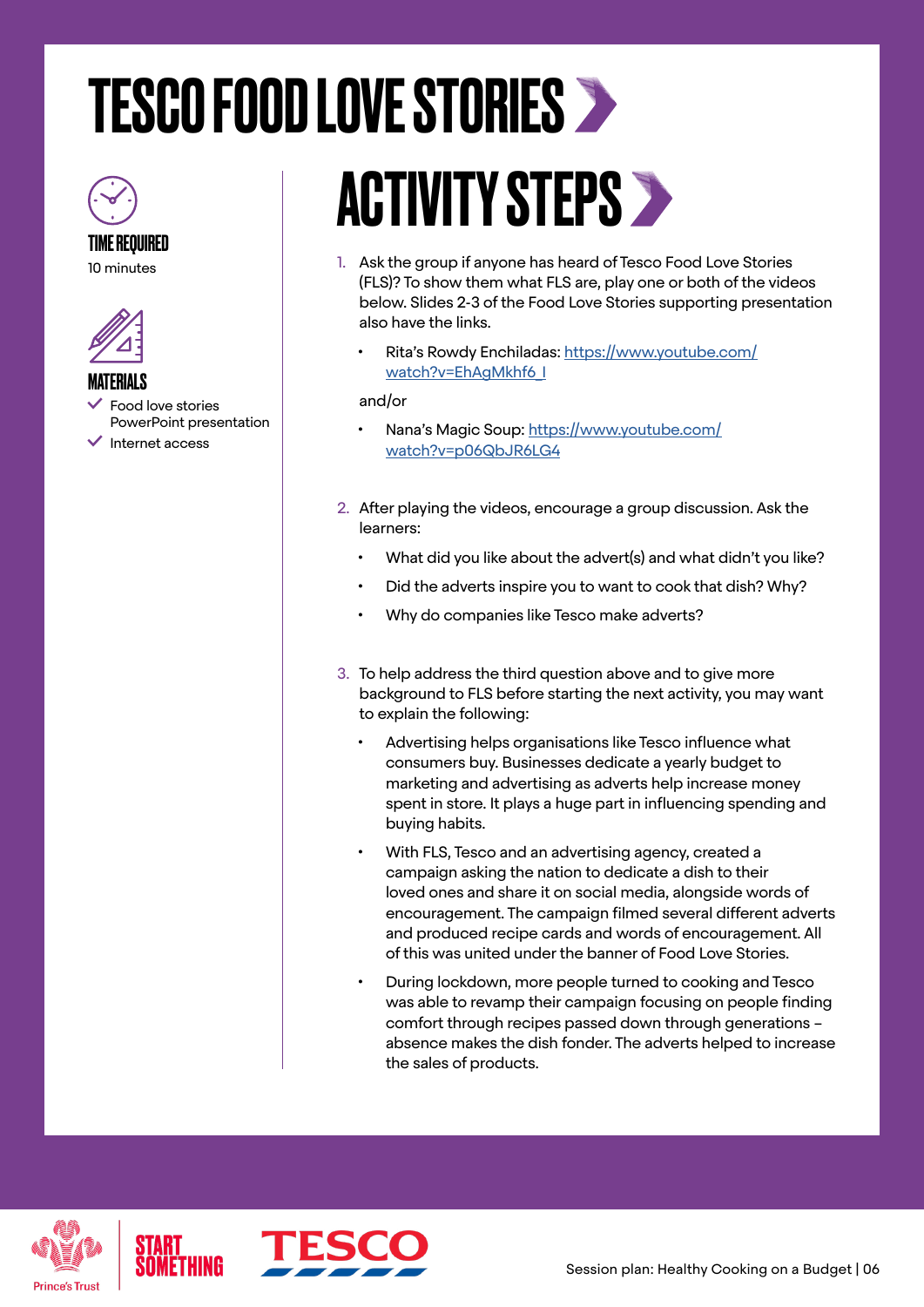# <span id="page-6-0"></span>YOUR FOOD LOVE STORY! >



### TIME REQUIRED

Dependent



#### MATERIALS

- Food love stories PowerPoint presentation
- Internet access (optional)
- $\checkmark$  Food love story templates PowerPoint presentation
- Food love story instructions PowerPoint presentation
- $\checkmark$  Materials to complete FLS task (varies) see Food love story instructions PowerPoint



### **QUALIFICATION OPPORTUNITIES**

- $\checkmark$  Select a nutritious meal to make
- $\blacktriangleright$  Ingredients, timings and equipment required
- $\vee$  Outline how the chosen meal meets the components of a balanced diet
- $\vee$  Cost of the ingredients
- $\vee$  Prepare the chosen meal
- $\checkmark$  Examples of how to minimise hygiene risks
- $\checkmark$  Examples of skills used

# ACTIVITY STEPS

- 1. Tell the learners that they will be creating their own FLS. To inspire them, show them the photos on slides 4-5 of the supporting presentation.
- 2. Encourage the learners to share their thoughts on the photos. What stands out? Do they like them? What do they like about them?

Suggested answers:

- **Colourful**
- Clear, quirky titles
- Picture of a real person
- Brand is visible and clear
- Image of the final food created
- 3. Explain to the learners that they will now have the opportunity to plan, create and film (optional) their FLS and present them back to the rest of the group. Show them the questions on slide 6 of the supporting presentation and say that they will have to refer back to these while they plan their FLS.
- 4. Tell the learners that creating a FLS involves so many different skills and touches upon many different job roles. Can they think of any?

Suggested answers for skills:

- **Creativity**
- Good communication
- **Presentation**
- Knowing how to budget
- **Collaboration**





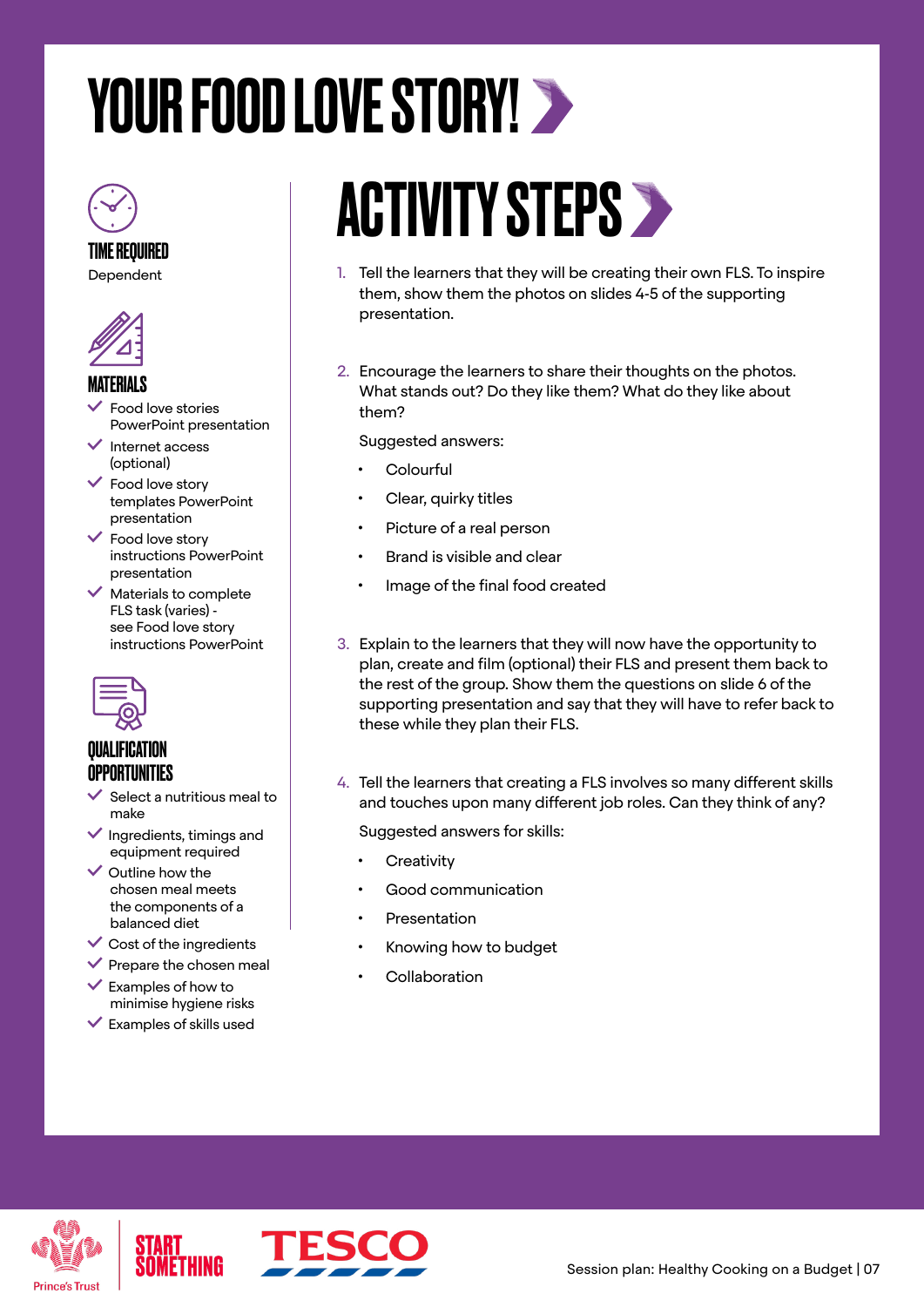Suggested answers for different job roles:

- **Designer**
- **Copywriter**
- Photographer
- Recipe developer
- **Taster**

### ADVISER TIP

If your learners are working towards the qualification, then they will have to prepare/cook their chosen meal. You may also think it's more suitable for them to work individually. If they do work in a group, they should still create their own recipe card and make it clear what role they played.

5. Tell the learners that they will be working in small groups to create their own Food Love Story. The basic steps of the task are clearly listed on slide 8 of the supporting presentation. More detailed instructions are listed on slides 4-6 of the Food love story instructions PowerPoint; you should print this entire presentation out for your learners for guidance.

The basic instructions are:

- Write a story and a title
- Create a recipe (considering budget and health) and recipe card
- Write the recipe out, and if possible, make the dish at home or your setting:
	- 1. Gather the ingredients and measure accordingly
	- 2. Prepare the ingredients (wash/cut/peel etc.)
	- 3. Cook the dish
- Take/draw a picture of you/your group and your dish (if photographs of the learners are being taken, please ensure that you have the right parental/carer consent beforehand).
- 6. Hand out slides 1-4 of the Food love story templates PowerPoint to each group. These sheets are what the learners should read and fill out to complete each step of their FLS. You will also need additional paper/card for the recipe card creation.
- 7. Based on whether your group cook the dish or not, set a reasonable amount of time for the learners to complete this task. Once completed, ask each group to present their recipe card, dish and photograph/ drawing and to explain their dish and the roles everyone played. Encourage the other learners to ask questions about their dish and process.
- 8. Once the task is complete, you may want to create a display of your groups' recipe cards and pictures.

#### OPTIONAL EXTENSION

If you have extra time and the correct equipment and consent, your learners could create a video presenting their FLS. Please see slide 7 of the Food love story instructions PowerPoint for guidance and slide 5 of the Food love story templates PowerPoint for the video storyboard template.